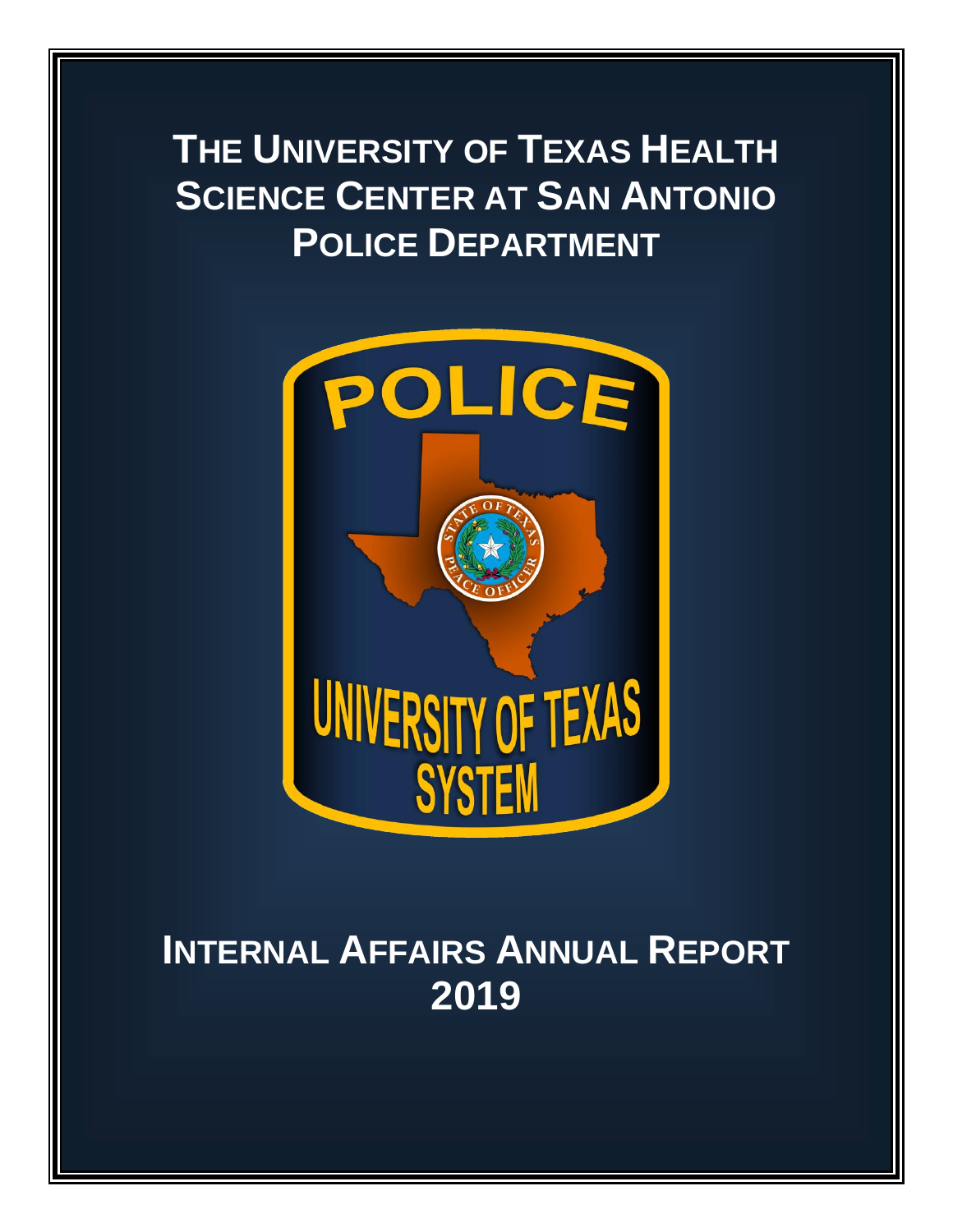#### **Introduction**

This report provides information regarding citizen and internal allegations of police misconduct and the results of those investigations for the UTHSCSA Police Department in the year 2019.

Section I of this report describes the Internal Affairs function and its role in the department. Section II contains a brief description of the complaint process. Section III provides a summary of the complaints received and processed in 2019.

## **Section I**

## **INTERNAL AFFAIRS FUNCTION**

The mission of Internal Affairs function is to review officer-involved critical incidents, and investigate complaints received on sworn and non-sworn employees of the department. Complaints, whether received from citizens or from department employees, are thoroughly investigated to ensure the integrity of the department.

The Administrative Lieutenant supervises and coordinates the Internal Affairs function.

## **Section II**

## **COMPLAINT PROCESS**

Texas law requires that complaints against police officers must be in writing and must be signed by the person making the complaint. According to UT System Office of the Director of Police policy, the investigation must be completed within 28 days of the incident in order for any disciplinary action to be taken. Under extenuating circumstances, the 28 day limit can be extended with authorization of the Chief of Police.

The first point of contact for complaints generated from outside the police department is any supervisor. The supervisor can provide the Complaint Form (DP # 42) to any person wishing to submit a complaint on a police employee. The Complaint process may be initiated from the UTHSCSA Police Department website at:

[http://utpolice.uthscsa.edu/compliment\\_complaint\\_form.asp](http://utpolice.uthscsa.edu/compliment_complaint_form.asp)

Complaints may also be submitted via mail, email, phone or anonymously.

Once the complaint is filed, the information is reviewed and assigned for investigation. The investigator will interview the concerned parties and witnesses and gather other relevant data. Depending upon the nature of the allegation, investigators may utilize investigative techniques such as a photo line-up, polygraph examinations, photographs, interviews, interrogations, videotaped surveillance, drug testing, checking medical records and consultation with experts.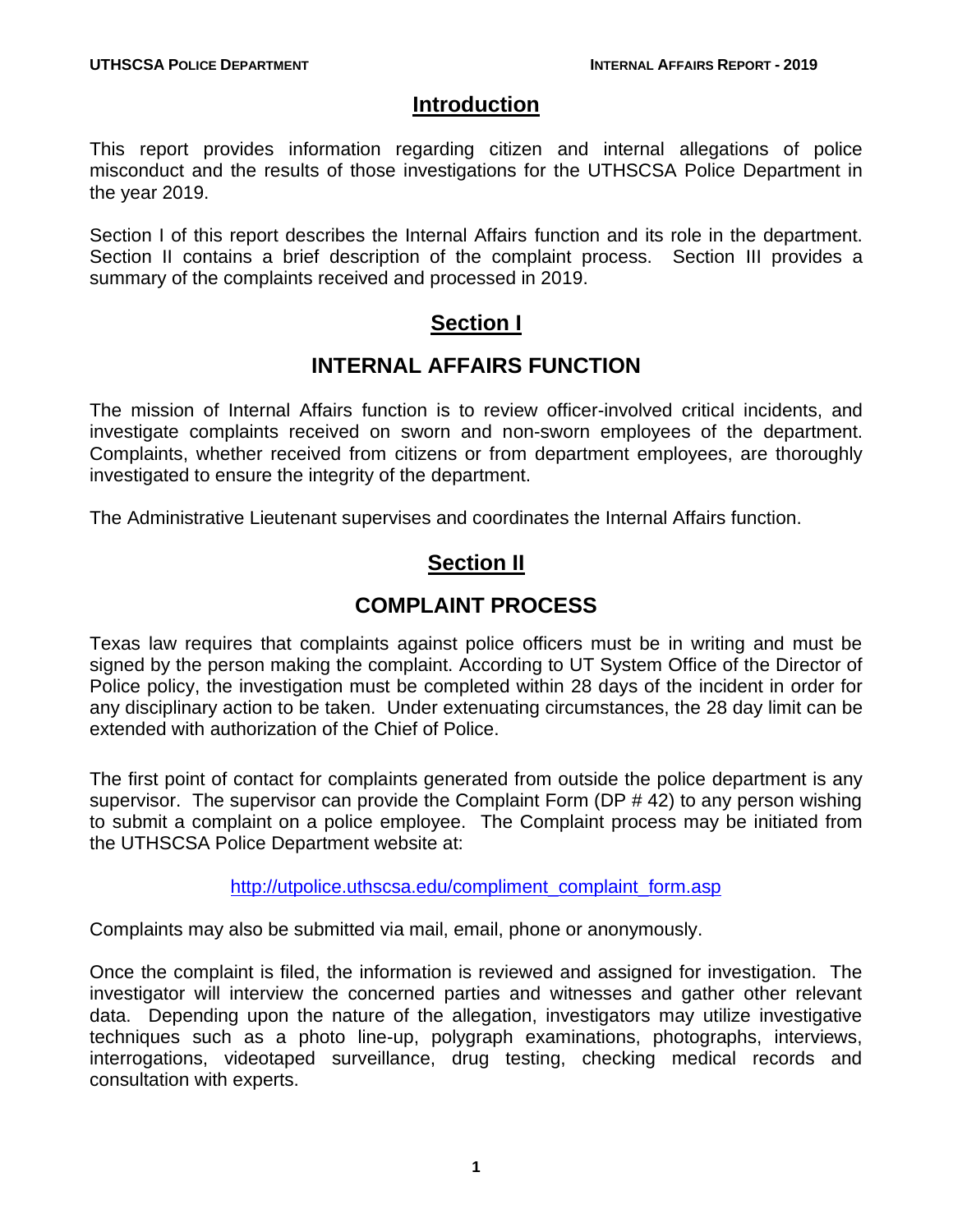Once completed, Internal Affairs investigations are reviewed by the Administrative Lieutenant, and then submitted to the Chief of Police.

#### **Determination of Complaint Classification:**

A complaint may contain one or more allegations. Each specific allegation is investigated. The assigned investigator may provide feedback to the Chief of Police regarding the classification of a complaint. An allegation can have one of four classifications or outcomes:

- Sustained: The allegation is supported by sufficient evidence.
- Unfounded: The allegation is false, not factual.
- Exonerated: The incident occurred but was lawful, reasonable, and justified.
- Not Sustained: There is insufficient evidence to prove or disprove the allegation(s).

#### **Chain of Command Recommendations:**

If an allegation is sustained, the chain of command of the investigated employee will review the facts pertaining to the investigation and submit a recommendation for discipline. After reviewing the recommendations made by the chain of command, the Chief of Police decides what disciplinary action, if any, will be administered. The employee and the complainant are notified of the final results.

#### **Types of Discipline:**

- Written Reprimand. A written reprimand is a formal written memorandum setting forth the infraction or performance issue and indicating that the reprimand has been approved by the Chief of Police. The officer shall be given the original and a copy shall be placed in his or her personnel file.
- Disciplinary Probation**.** Disciplinary probation is a review period with terms and conditions.
- Suspension without Pay. Suspension without pay is time off without pay for not less than one week for officers in an exempt status and not to exceed thirty (30) days for any other officer.
- **Demotion. Demotion is a reduction from one salary group to a lower salary group.**
- Termination from Employment. The officer is removed from the payroll.

An officer may choose to appeal the disciplinary decision and follow established departmental procedures in that appeal process.

#### **Performance Issues:**

Some incidents may be determined to be performance issues and not misconduct. Incidents determined to be performance related will be handled by meeting with the employee, identifying the performance issue, and establishing a resolution to the issue. Employees may receive disciplinary action for performance deficiencies if necessary.